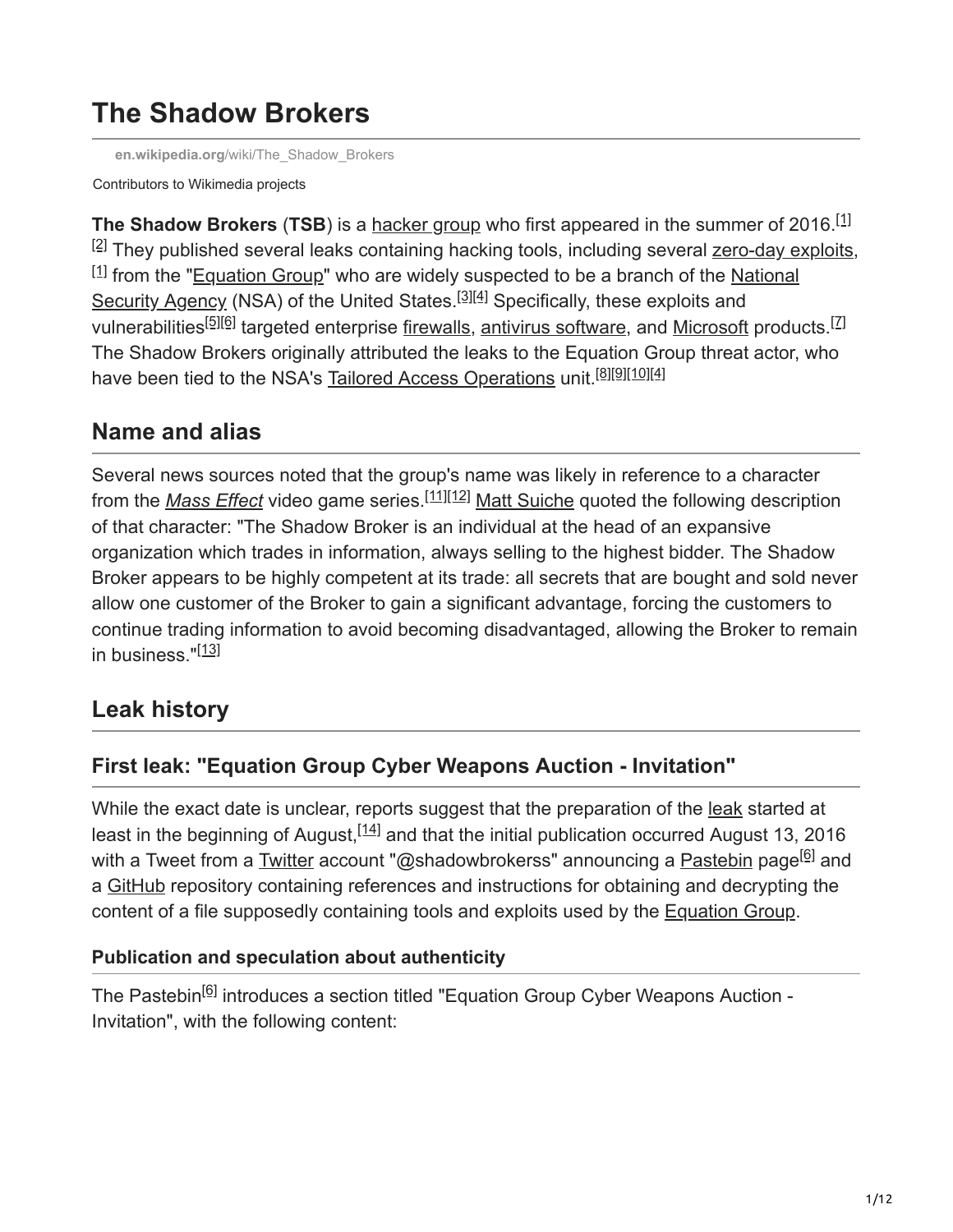Equation Group Cyber Chase Weapons Auction - Invitation

- ------------------------------------------------

!!! Attention government sponsors of cyber warfare and those who profit from it !!!!

How much you pay for enemies [cyber weapons?](https://en.wikipedia.org/wiki/Cyber_weapon) Not malware you find in networks. Both sides, [RAT](https://en.wikipedia.org/wiki/Remote_access_trojan) + LP, full state sponsor tool set? We find cyber weapons made by creators of [stuxnet](https://en.wikipedia.org/wiki/Stuxnet), [duqu,](https://en.wikipedia.org/wiki/Duqu) [flame.](https://en.wikipedia.org/wiki/Flame_(malware)) [Kaspersky](https://en.wikipedia.org/wiki/Kaspersky_Lab) calls Equation Group. We follow Equation Group traffic. We find Equation Group source range. We hack Equation Group. We find many many Equation Group cyber weapons. You see pictures. We give you some Equation Group files free, you see. This is good proof no? You enjoy!!! You break many things. You find many intrusions. You write many words. But not all, we are auction the best files. .

The Pastebin includes various references for obtaining the file, named "EQGRP-AuctionFiles.zip". This [zip file](https://en.wikipedia.org/wiki/Zip_(file_format)) contains seven files, two of which are the [GPG](https://en.wikipedia.org/wiki/GNU_Privacy_Guard)-encrypted archives "eqgrp-auction-file.tar.xz.gpg" and "eqgrp-free-file.tar.xz.gpg". The "eqgrp-free-file.tar.xz.gpg" archive's password was revealed in the original Pastebin to be theequationgroup . The "eqgrp-auction-file.tar.xz" archive's password was revealed in a later Medium post to be CrDj"(;Va.\*NdlnzB9M?@K2)#>deB7mN .

The Pastebin continues with instructions for obtaining the password to the encrypted [auction](https://en.wikipedia.org/wiki/Online_auction) file:

Auction Instructions

- --------------------

We auction best files to highest bidder. Auction files better than stuxnet. Auction files better than free files we already give you. The party which sends most bitcoins to address: 19BY2XCgbDe6WtTVbTyzM9eR3LYr6VitWK before bidding stops is winner, we tell how to decrypt. Very important!!! When you send bitcoin you add additional output to transaction. You add OP\_Return output. In Op\_Return output you put your (bidder) contact info. We suggest use bitmessage or I2P-bote email address. No other information will be disclosed by us publicly. Do not believe unsigned messages. We will contact winner with decryption instructions. Winner can do with files as they please, we not release files to public.

The initial response to the publication was met with some skepticism,  $[15]$  as to whether or not the content actually would be "...many many Equation Group cyber weapons."<sup>[6]</sup>

## **Second leak: "Message #5 - TrickOrTreat"**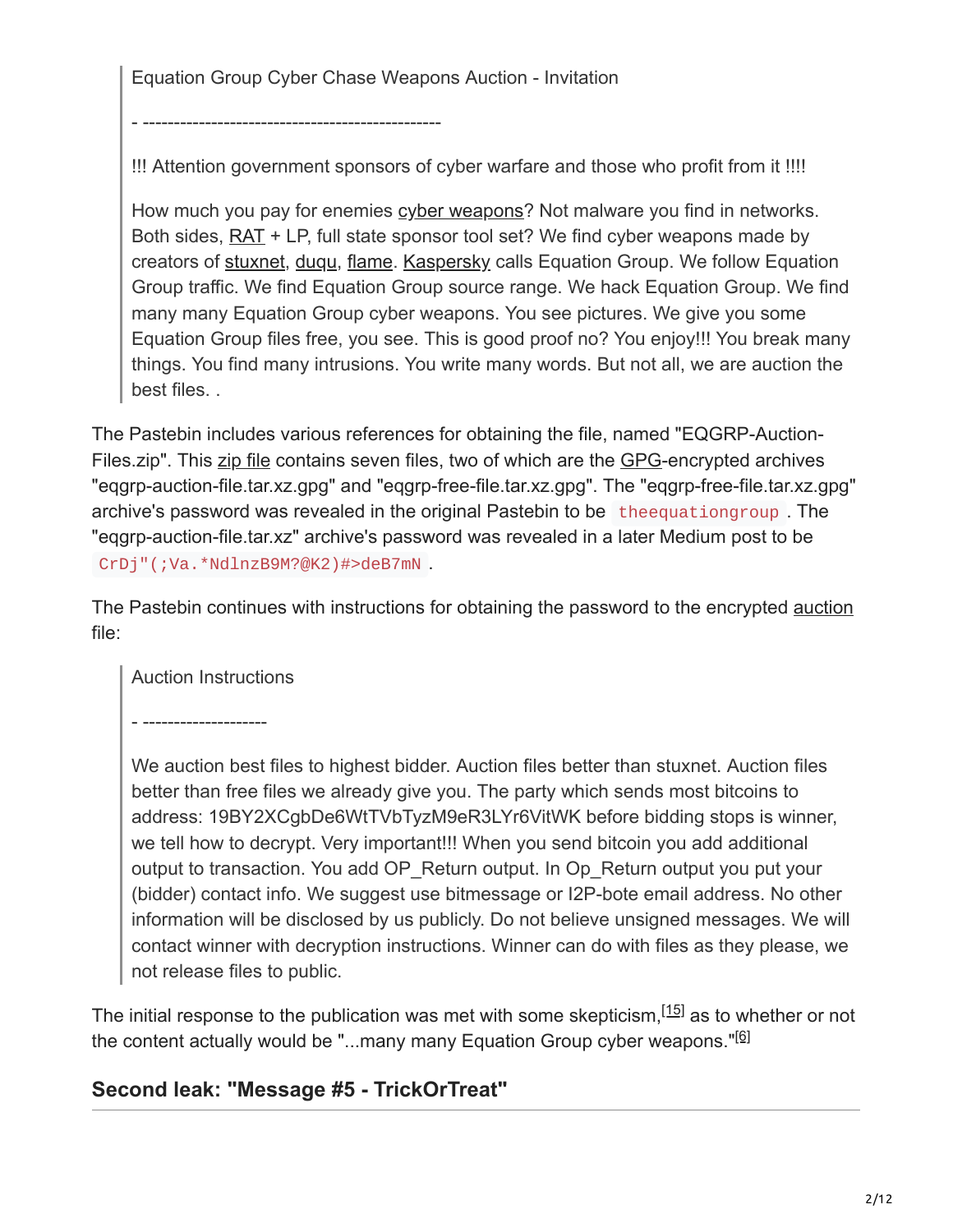This publication, made on October 31, 2016, contains a list of servers, supposedly compromised by Equation Group as well as references to seven supposedly undisclosed tools (DEWDROP, INCISION, JACKLADDER, ORANGUTAN, PATCHICILLIN, RETICULUM, SIDETRACK AND STOICSURGEON) also used by the threat actor.<sup>[16]</sup>

#### **Third leak: "Message #6 - BLACK FRIDAY / CYBER MONDAY SALE"**

Message #6 reads as follows:

TheShadowBrokers is trying auction. Peoples no like. TheShadowBrokers is trying crowdfunding. Peoples is no liking. Now TheShadowBrokers is trying direct sales. Be checking out ListOfWarez. If you like, you email TheShadowBrokers with name of Warez you want make purchase. TheShadowBrokers is emailing you back bitcoin address. You make payment. TheShadowBrokers emailing you link + decryption password. If not liking this transaction method, you finding TheShadowBrokers on underground marketplaces and making transaction with escrow. Files as always being signed.<sup>[17]</sup>

This leak<sup>[18]</sup> contains 60 folders named in a way to serve as reference to tools likely used by Equation Group. The leak doesn't contain executable files, but rather screenshots of the tools file structure. While the leak could be a fake, the overall cohesion between previous and future leaks and references as well as the work required to fake such a fabrication, gives credibility to the theory that the referenced tools are genuine.

# **Fourth leak: "Don't Forget Your Base"**

On April 8, 2017, the [Medium](https://en.wikipedia.org/wiki/Medium_(website)) account used by The Shadow Brokers posted a new update.  $^{[19]}$  The post revealed the password to encrypted files released last year to be  $\,$  CrDj" (; Va. \*NdlnzB9M?@K2)#>deB7mN. Those files allegedly reveal more NSA hacking tools.<sup>[20]</sup> This posting explicitly stated that the post was partially in response to President Trump's [attack against a Syrian airfield](https://en.wikipedia.org/wiki/2017_Shayrat_missile_strike), which was also used by Russian forces.

The decrypted file, eqgrp-auction-file.tar.xz, contained a collection of tools primarily for compromising Linux/Unix based environments.<sup>[21]</sup>

## **Fifth leak: "Lost in Translation"**

On April 14, 2017, the [Twitter](https://en.wikipedia.org/wiki/Twitter) account used by The Shadow Brokers posted a tweet with a link $^{[22]}$  to the Steem blockchain. Herein, a message with a link to the leak files, encrypted with the password Reeeeeeeeeeeeeeeee.

The overall content is based around three folders: "oddjob", "swift" and "windows".<sup>[23]</sup> The fifth leak is suggested to be the "...most damaging release yet" $[24]$  and CNN quoted Matthew Hickey saying, "This is quite possibly the most damaging thing I've seen in the last several years,".<sup>[<u>25]</u></sup>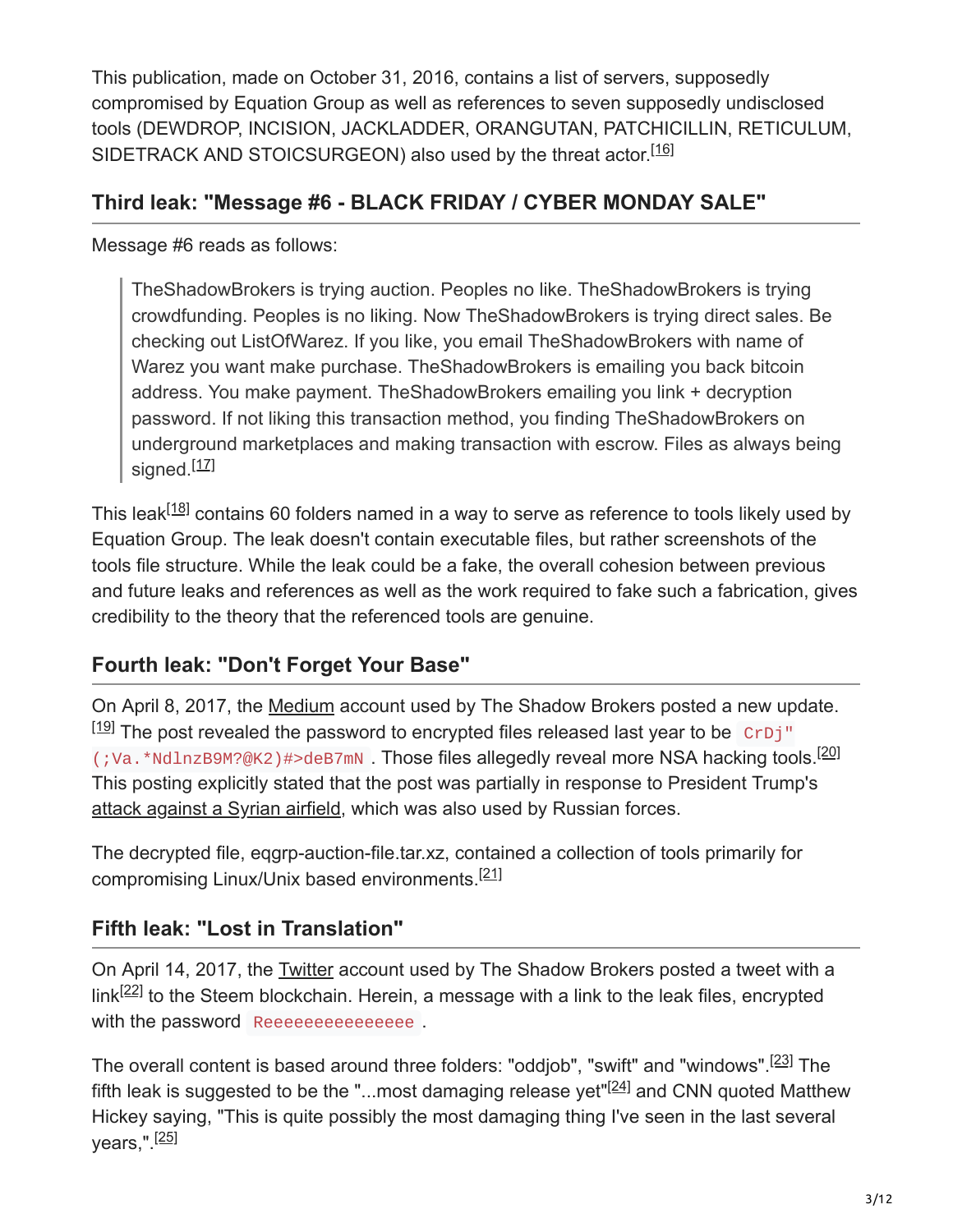The leak includes, amongst other things, the tools and exploits codenamed: DANDERSPIRITZ, ODDJOB, FUZZBUNCH, DARKPULSAR, ETERNALSYNERGY, ETERNALROMANCE, [ETERNALBLUE](https://en.wikipedia.org/wiki/ETERNALBLUE), EXPLODINGCAN and EWOKFRENZY.<sup>[24][26][27]</sup>

Some of the exploits targeting the Windows operating system had been patched in a Microsoft Security Bulletin on March 14, 2017, one month before the leak occurred.<sup>[28][29]</sup> §ome speculated that Microsoft may have been tipped off about the release of the exploits.

#### **Eternalblue**

Main article: [EternalBlue](https://en.wikipedia.org/wiki/EternalBlue)

Over 200,000 machines were infected with tools from this leak within the first two weeks, <sup>[31]</sup> and in May 2017, the major [WannaCry ransomware attack](https://en.wikipedia.org/wiki/WannaCry_ransomware_attack) used the ETERNALBLUE exploit on <u>Server Message Block</u> (SMB) to spread itself.<sup>[32]</sup> The exploit was also used to help carry out the [2017 Petya cyberattack](https://en.wikipedia.org/wiki/2017_Petya_cyberattack) on June 27, 2017.<sup>[33]</sup>

ETERNALBLUE contains kernel shellcode to load the non-persistent [DoublePulsar](https://en.wikipedia.org/wiki/DoublePulsar) [backdoor](https://en.wikipedia.org/wiki/Backdoor_(computing)).<sup>[34]</sup> This allows for the installation of the PEDDLECHEAP payload which would then be accessed by the attacker using the DanderSpritz Listening Post (LP) software.<sup>[35][36]</sup>

# **Speculations and theories on motive and identity**

## **NSA insider threat**

[James Bamford](https://en.wikipedia.org/wiki/James_Bamford) along with [Matt Suiche](https://en.wikipedia.org/wiki/Matt_Suiche) speculated<sup>[37]</sup> that an insider, "possibly someone assigned to the [NSA's] highly sensitive **Tailored Access Operations**", stole the hacking tools. <sup>[<u>38][39]</u> In October 2016, *[The Washington Post](https://en.wikipedia.org/wiki/The_Washington_Post)* reported that <u>Harold T. Martin III</u>, a former</sup> contractor for [Booz Allen Hamilton](https://en.wikipedia.org/wiki/Booz_Allen_Hamilton) accused of stealing approximately 50 terabytes of data from the [National Security Agency](https://en.wikipedia.org/wiki/National_Security_Agency) (NSA), was the lead suspect. The Shadow Brokers continued posting messages that were cryptographically-signed and were interviewed by media while Martin was detained.<sup>[40]</sup>

## **Theory on ties to Russia**

[Edward Snowden](https://en.wikipedia.org/wiki/Edward_Snowden) stated on [Twitter](https://en.wikipedia.org/wiki/Twitter) on August 16, 2016 that "circumstantial evidence and [conventional wisdom](https://en.wikipedia.org/wiki/Conventional_wisdom) indicates Russian responsibility" $[41]$  and that the leak "is likely a warning that someone can prove responsibility for any attacks that originated from this malware server"<sup>[42]</sup> summarizing that it looks like "somebody sending a message that an escalation in the attribution game could get messy fast".<sup>[43][44]</sup>

*[The New York Times](https://en.wikipedia.org/wiki/The_New_York_Times)* put the incident in the context of the Democratic National Committee [cyber attacks and hacking of the Podesta emails. As US intelligence agencies were](https://en.wikipedia.org/wiki/Democratic_National_Committee_cyber_attacks) contemplating counter-attacks, the Shadow Brokers code release was to be seen as a warning: "Retaliate for the D.N.C., and there are a lot more secrets, from the hackings of the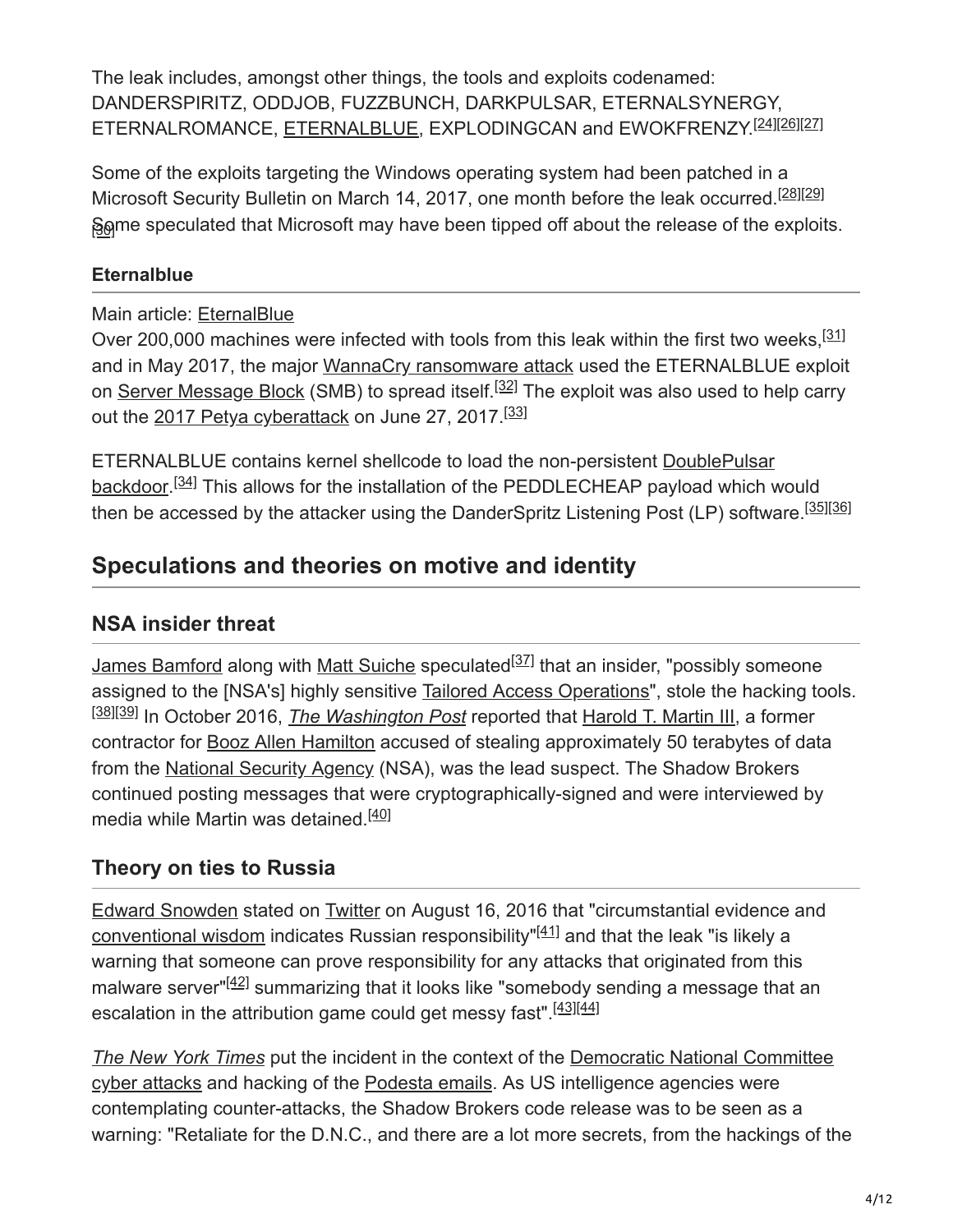State Department, the White House and the Pentagon, that might be spilled as well. One senior official compared it to the scene in *[The Godfather](https://en.wikipedia.org/wiki/The_Godfather)* where the head of a favorite horse is left in a bed, as a warning."<sup>[45]</sup>

In 2019, David Aitel, a computer scientist formerly employed by the NSA, summarized the situation with: "I don't know if anybody knows other than the Russians. And we don't even know if it's the Russians. We don't know at this point; anything could be true."<sup>[46]</sup>

# **References**

- 1. ^  $a$  *b* Ghosh, Agamoni (April 9, 2017). "President Trump what the f\*\*k are you doing' *[say Shadow Brokers and dump more NSA hacking tools". International Business Times](https://en.wikipedia.org/wiki/International_Business_Times_UK) UK. Retrieved April 10, 2017.*
- 2. **^**
- 3. **^** *[Brewster, Thomas. "Equation = NSA? Researchers Uncloak Huge 'American Cyber](https://www.forbes.com/sites/thomasbrewster/2015/02/16/nsa-equation-cyber-tool-treasure-chest/) Arsenal'". Forbes. Retrieved November 25, 2020.*
- 4. ^ <sup>a b</sup> Sam Biddle (August 19, 2016). <u>"The NSA Leak is Real, Snowden Documents</u> *Confirm". [The Intercept.](https://en.wikipedia.org/wiki/The_Intercept) Retrieved April 15, 2017.*
- 5. **^** *[Nakashima, Ellen \(August 16, 2016\). "Powerful NSA hacking tools have been](https://www.washingtonpost.com/world/national-security/powerful-nsa-hacking-tools-have-been-revealed-online/2016/08/16/bce4f974-63c7-11e6-96c0-37533479f3f5_story.html) revealed online". The Washington Post.*
- 6. ^ *["Equation Group Cyber Weapons Auction Pastebin.com"](https://archive.today/20160815133924/http://pastebin.com/NDTU5kJQ). August 16, 2016. a b c dArchived from [the original](http://pastebin.com/NDTU5kJQ) on August 15, 2016.*
- 7. **^** *[Dan Goodin \(January 12, 2017\). "NSA-leaking Shadow Brokers lob Molotov cocktail](https://arstechnica.com/security/2017/01/nsa-leaking-shadow-brokers-lob-molotov-cocktail-before-exiting-world-stage/) before exiting world stage". [Ars Technica](https://en.wikipedia.org/wiki/Ars_Technica). Retrieved January 14, 2017.*
- 8. **^** *[Goodin, Dan \(August 16, 2016\). "Confirmed: hacking tool leak came from](https://arstechnica.com/information-technology/2016/08/code-dumped-online-came-from-omnipotent-nsa-tied-hacking-group/) "omnipotent" NSA-tied group". Ars Technica. Retrieved January 14, 2017.*
- 9. **^** *["The Equation giveaway Securelist".](https://securelist.com/the-equation-giveaway/75812/)*
- 10. **^** *["Group claims to hack NSA-tied hackers, posts exploits as proof"](https://arstechnica.com/security/2016/08/group-claims-to-hack-nsa-tied-hackers-posts-exploits-as-proof/). August 16, 2016.*
- 11. **^** *["The 'Shadow Brokers' NSA theft puts the Snowden leaks to shame ExtremeTech".](https://www.extremetech.com/extreme/234031-your-guide-to-the-shadow-brokers-nsa-theft-which-puts-the-snowden-leaks-to-shame) Extremetech. August 19, 2016.*
- 12. **^**
- 13. **^**
- 14. **^** *["The Shadow Brokers: Lifting the Shadows of the NSA's Equation Group?"](https://www.riskbasedsecurity.com/2016/08/the-shadow-brokers-lifting-the-shadows-of-the-nsas-equation-group/). August 15, 2016.*
- 15. **^** *[Rob Price \(August 15, 2016\). "'Shadow Brokers' claim to have hacked an NSA-linked](http://www.businessinsider.com/shadow-brokers-claims-to-hack-equation-group-group-linked-to-nsa-2016-8?r=US&IR=T&IR=T) elite computer security unit". [Business Insider.](https://en.wikipedia.org/wiki/Business_Insider) Retrieved April 15, 2017.*
- 16. **^** *["'Shadow Brokers' Reveal List Of Servers Hacked By The NSA; China, Japan, And](http://fortunascorner.com/2016/11/01/shadow-brokers-reveal-list-of-servers-hacked-by-the-nsa-china-japan-and-korea-the-top-3-targeted-countries-49-total-countries-including-china-japan-germany-korea-india-italy-mexico-sp/) Korea The Top 3 Targeted Countries; 49 Total Countries, Including: China, Japan, Germany, Korea, India, Italy, Mexico, Spain, Taiwan, & Russia". Fortuna's Corner. November 1, 2016. Retrieved January 14, 2017.*
- 17. **^** *["MESSAGE #6 BLACK FRIDAY / CYBER MONDAY SALE".](https://bit.no.com:43110/theshadowbrokers.bit/post/message6/) bit.no.com. bit.no.com.*
- 18. **^** *["unix\\_screenshots.zip".](https://bit.no.com:43110/theshadowbrokers.bit/files/unix_screenshots.zip) bit.no.com.*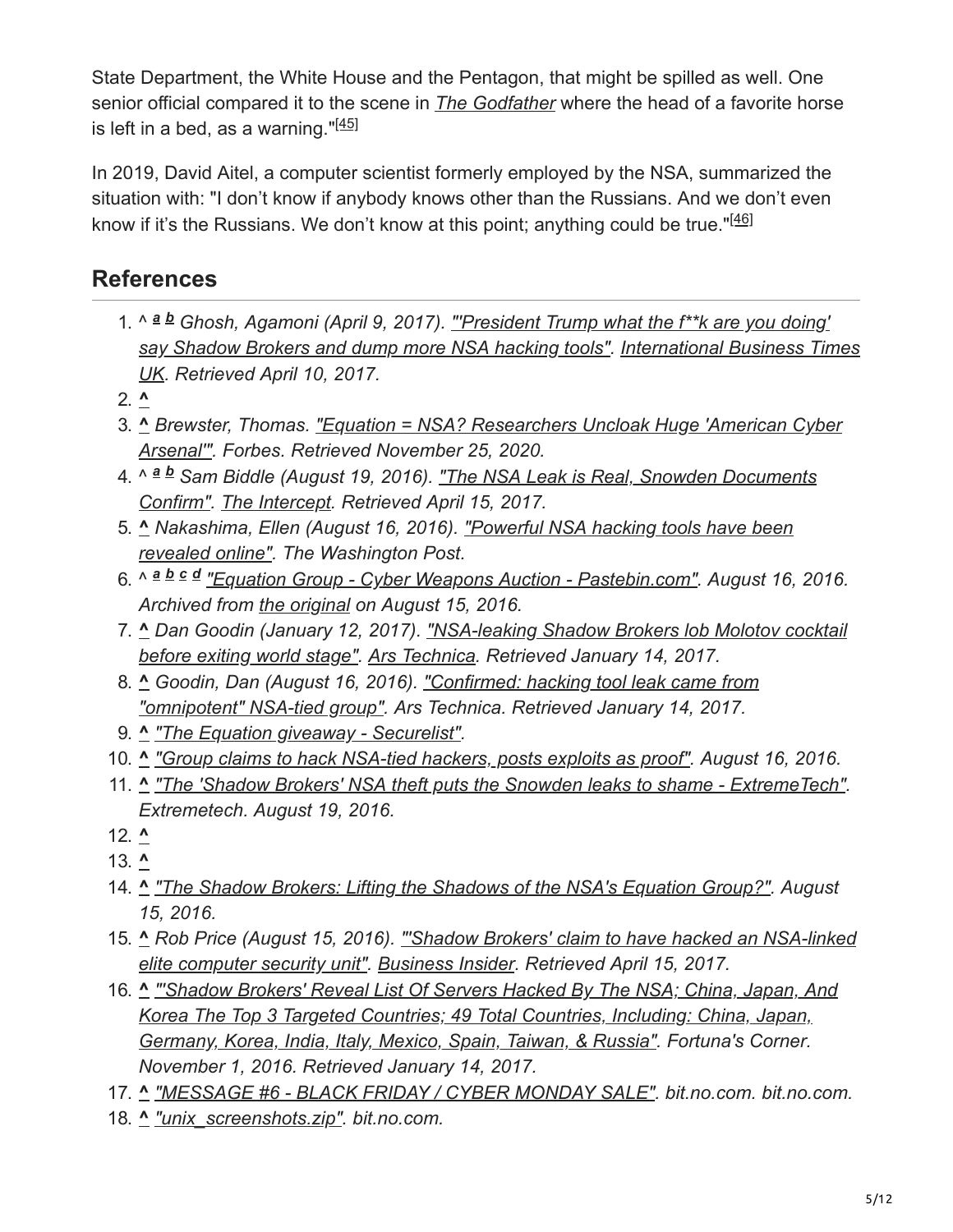- 19. **^** *theshadowbrokers (April 8, 2017). ["Don't Forget Your Base".](https://medium.com/@shadowbrokerss/dont-forget-your-base-867d304a94b1) Medium. Retrieved April 9, 2017.*
- 20. **^** *[Cox, Joseph \(April 8, 2017\). "They're Back: The Shadow Brokers Release More](https://www.vice.com/en_us/article/5387an/theyre-back-the-shadow-brokers-release-more-alleged-exploits) Alleged Exploits". Motherboard. Vice Motherboard. Retrieved April 8, 2017.*
- 21. **^** *["GitHub x0rz/EQGRP: Decrypted content of eqgrp-auction-file.tar.xz".](https://github.com/x0rz/EQGRP) [GitHub.](https://en.wikipedia.org/wiki/GitHub) February 26, 2022.*
- 22. **^** *["Lost in Translation"](https://steemit.com/shadowbrokers/@theshadowbrokers/lost-in-translation). Steemit. April 14, 2017. Retrieved April 14, 2017.*
- 23. **^** *["Share".](https://yadi.sk/d/NJqzpqo_3GxZA4) Yandex.Disk. Retrieved April 15, 2017.*
- 24. ^ *["NSA-leaking Shadow Brokers just dumped its most damaging release yet"](https://arstechnica.com/security/2017/04/nsa-leaking-shadow-brokers-just-dumped-its-most-damaging-release-yet/). Ars a bTechnica. Retrieved April 15, 2017.*
- 25. **^** *[Larson, Selena \(April 14, 2017\). "NSA's powerful Windows hacking tools leaked](https://money.cnn.com/2017/04/14/technology/windows-exploits-shadow-brokers/index.html) online". CNNMoney. Retrieved April 15, 2017.*
- 26. **^** *["Latest Shadow Brokers dump owning SWIFT Alliance Access, Cisco and](https://medium.com/@networksecurity/latest-shadow-brokers-dump-owning-swift-alliance-access-cisco-and-windows-7b7782270e70) Windows". Medium. April 14, 2017. Retrieved April 15, 2017.*
- 27. **^** *["misterch0c".](https://github.com/misterch0c/shadowbroker) GitHub. Retrieved April 15, 2017.*
- 28. **^** *["Microsoft says users are protected from alleged NSA malware"](https://apnews.com/7100004c2d7e4cc28b7e6b7d4e40f812/Microsoft-says-users-are-protected-from-alleged-NSA-malware). AP News. Retrieved April 15, 2017.*
- 29. **^** *["Protecting customers and evaluating risk".](https://blogs.technet.microsoft.com/msrc/2017/04/14/protecting-customers-and-evaluating-risk/) MSRC. Retrieved April 15, 2017.*
- 30. **^** *["Microsoft says it already patched 'Shadow Brokers' NSA leaks".](https://www.engadget.com/2017/04/15/microsoft-says-it-already-patched-several-shadow-brokers-nsa-l/) Engadget. Retrieved April 15, 2017.*
- 31. **^** *["Leaked NSA tools, now infecting over 200,000 machines, will be weaponized for](https://www.cyberscoop.com/leaked-nsa-tools-now-infecting-over-200000-machines-will-be-weaponized-for-years/) years". CyberScoop. April 24, 2017. Retrieved April 24, 2017.*
- 32. **^** *["An NSA-derived ransomware worm is shutting down computers worldwide"](https://arstechnica.com/security/2017/05/an-nsa-derived-ransomware-worm-is-shutting-down-computers-worldwide/?comments=1). May 12, 2017.*
- 33. **^** *Perlroth, Nicole; Scott, Mark; Frenkel, Sheera (June 27, 2017). "Cyberattack Hits [Ukraine Then Spreads Internationally". The New York Times. p. 1. Retrieved June 2](https://www.nytimes.com/2017/06/27/technology/ransomware-hackers.html)7, 2017.*
- 34. **^** *[Sum, Zero \(April 21, 2017\). "zerosum0x0: DoublePulsar Initial SMB Backdoor Ring 0](https://zerosum0x0.blogspot.com/2017/04/doublepulsar-initial-smb-backdoor-ring.html) Shellcode Analysis". zerosum0x0. Retrieved November 15, 2017.*
- 35. **^** *["Shining Light on The Shadow Brokers"](https://www.tripwire.com/state-of-security/security-data-protection/shining-light-shadow-brokers/). The State of Security. May 18, 2017. Retrieved November 15, 2017.*
- 36. **^** *["DanderSpritz/PeddleCheap Traffic Analysis"](https://www.forcepoint.com/sites/default/files/resources/files/datasheet_security_labs_dander_spritz_peddle_cheap_traffic_analysis_en.pdf) (PDF). Forcepoint. February 6, 2018. Retrieved February 7, 2018.*
- 37. **^** *["Shadow Brokers: The insider theory"](https://medium.com/@msuiche/shadowbrokers-the-insider-theory-ded733b39a55#.qmppg2xj6). August 17, 2016.*
- 38. **^** *["Commentary: Evidence points to another Snowden at the NSA"](https://www.reuters.com/article/us-intelligence-nsa-commentary-idUSKCN10X01P). Reuters. August 23, 2016.*
- 39. **^** *["Hints suggest an insider helped the NSA "Equation Group" hacking tools leak".](https://arstechnica.com/security/2016/08/hints-suggest-an-insider-helped-the-nsa-equation-group-hacking-tools-leak/) Ars Technica. August 22, 2016.*
- 40. **^** *[Cox, Joseph \(January 12, 2017\). "NSA Exploit Peddlers The Shadow Brokers Call It](http://motherboard.vice.com/read/nsa-exploit-peddlers-the-shadow-brokers-call-it-quits) Quits". Motherboard.*
- 41. **^**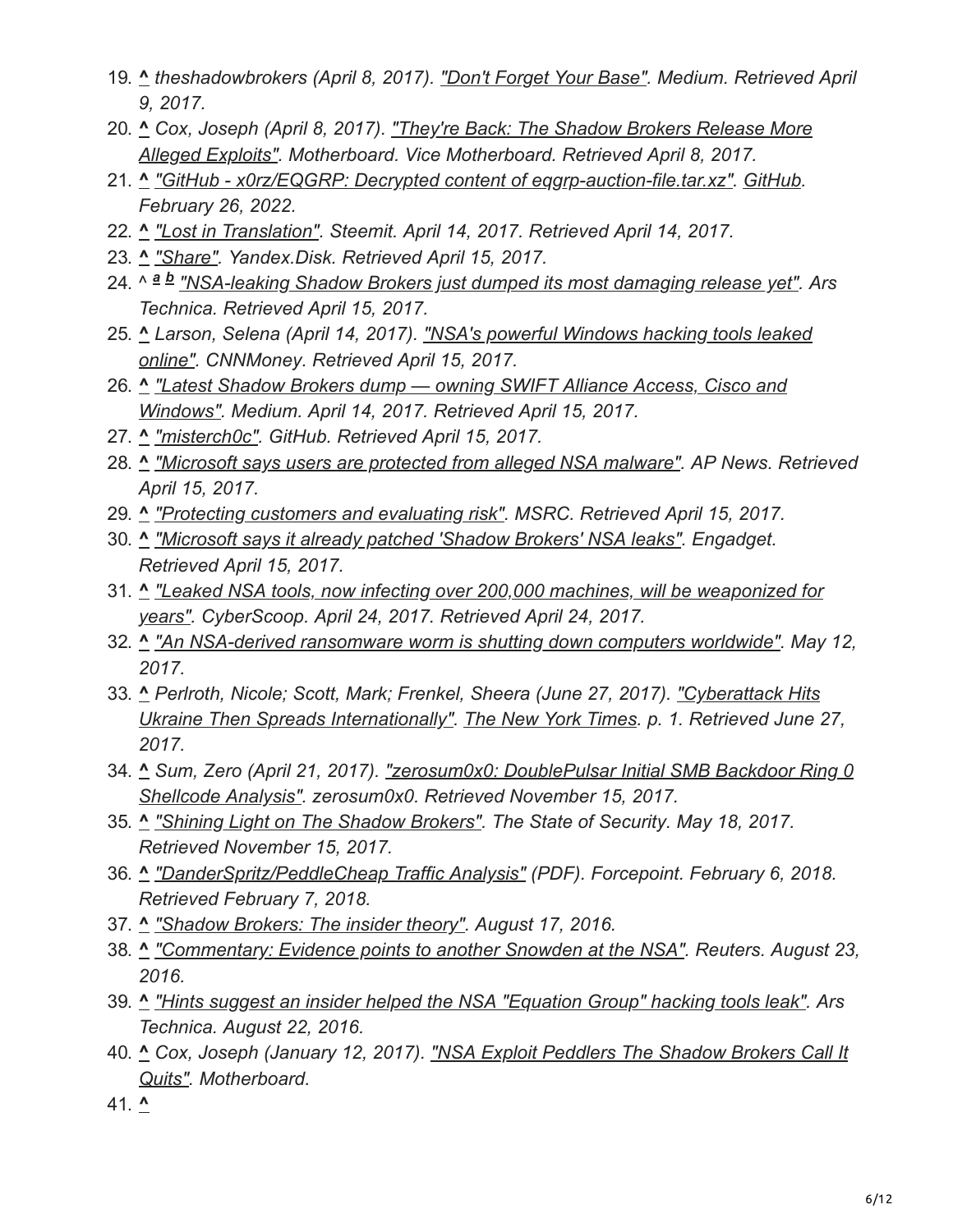- 42. **^** *"This leak is likely a warning that someone can prove US responsibility for any [attacks that originated from this malware server". August 16, 2016. Retrieved Au](https://twitter.com/Snowden/status/765515087062982656)gust 22, 2016.*
- 43. **^** *[Price, Rob \(August 16, 2016\). "Edward Snowden: Russia might have leaked alleged](https://www.businessinsider.com/edward-snowden-shadow-brokers-russia-leaked-nsa-equation-group-files-warning-dnc-hacking-2016-8) NSA cyberweapons as a 'warning'". [Business Insider](https://en.wikipedia.org/wiki/Business_Insider). Retrieved August 22, 2016.*
- 44. **^** *[Eric Lipton, David E. Sanger and Scott Shane \(December 13, 2016\). "The Perfect](https://www.nytimes.com/2016/12/13/us/politics/russia-hack-election-dnc.html) Weapon: How Russian Cyberpower Invaded the U.S." [New York Times](https://en.wikipedia.org/wiki/New_York_Times). Retrieved April 15, 2017.* {{[cite](https://en.wikipedia.org/wiki/Template:Cite_news) news}} : CS1 maint: uses authors parameter ([link\)](https://en.wikipedia.org/wiki/Category:CS1_maint:_uses_authors_parameter)
- 45. **^** *[Abdollah, Tami; Tucker, Eric \(July 6, 2019\). "Mystery of NSA leak lingers as stolen](https://abcnews.go.com/Technology/wireStory/mystery-nsa-leak-lingers-stolen-document-case-winds-64163448) document case winds up". [Associated Press.](https://en.wikipedia.org/wiki/Associated_Press) [Archived](https://web.archive.org/web/20190706152343/https://abcnews.go.com/Technology/wireStory/mystery-nsa-leak-lingers-stolen-document-case-winds-64163448) from the original on July 6, 2019.*

**Hacking in the 2010s**

**[Timeline](https://en.wikipedia.org/wiki/Timeline_of_computer_security_hacker_history#2010s)** 

| <b>Major incidents</b> | 2010 | • Operation Aurora<br>• Australian cyberattacks<br><b>Operation ShadowNet</b><br>• Operation Payback                                                                                         |
|------------------------|------|----------------------------------------------------------------------------------------------------------------------------------------------------------------------------------------------|
|                        | 2011 | • DigiNotar<br>• <b>DNSChanger</b><br>• HBGary Federal<br><b>Operation AntiSec</b><br>$\bullet$<br><b>Operation Tunisia</b><br>$\bullet$<br>• <b>PlayStation</b><br>• RSA SecurID compromise |
|                        | 2012 | LinkedIn hack<br>$\bullet$<br>· Stratfor email leak<br>• Operation High Roller                                                                                                               |
|                        | 2013 | <b>South Korea cyberattack</b><br>$\bullet$<br>• Snapchat hack<br><b>Cyberterrorism Attack of June 25</b><br>• 2013 Yahoo! data breach<br>Singapore cyberattacks                             |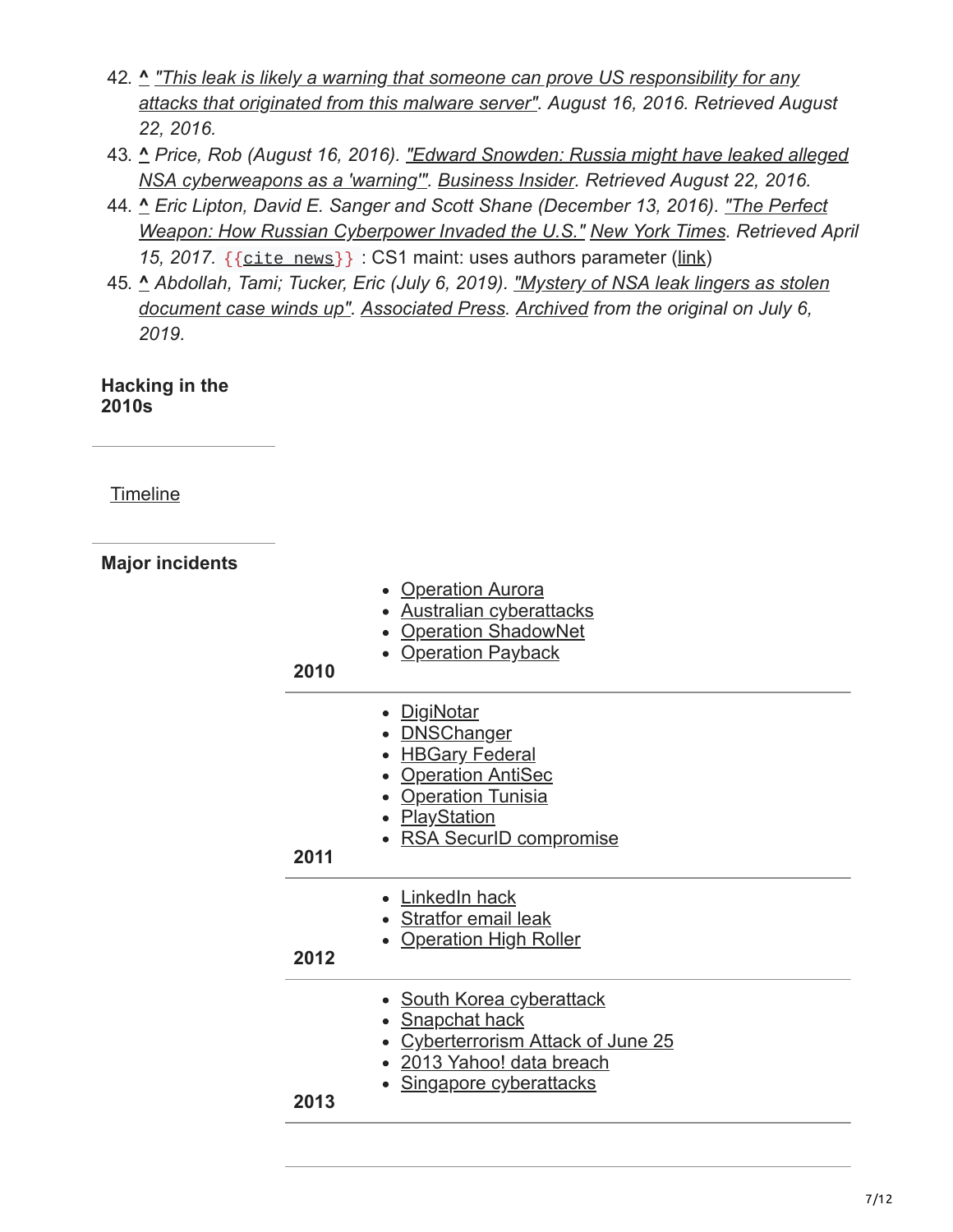| 2014 | Anthem medical data breach<br>• Operation Tovar<br>• 2014 celebrity nude photo leak<br>2014 JPMorgan Chase data breach<br><b>Sony Pictures hack</b><br>Russian hacker password theft<br>• 2014 Yahoo! data breach                                                                                                                                                                                   |
|------|-----------------------------------------------------------------------------------------------------------------------------------------------------------------------------------------------------------------------------------------------------------------------------------------------------------------------------------------------------------------------------------------------------|
| 2015 | Office of Personnel Management data breach<br>• Hacking Team<br>• Ashley Madison data breach<br>• VTech data breach<br><b>Ukrainian Power Grid Cyberattack</b><br>• SWIFT banking hack                                                                                                                                                                                                              |
| 2016 | • Bangladesh Bank robbery<br>• Hollywood Presbyterian Medical Center ransomware<br>incident<br>• Commission on Elections data breach<br>• Democratic National Committee cyber attacks<br><b>Vietnam Airport Hacks</b><br>• DCCC cyber attacks<br>Indian Bank data breaches<br>• Surkov leaks<br><u>Dyn cyberattack</u><br>• Russian interference in the 2016 U.S. elections<br>• 2016 Bitfinex hack |
| 2017 | • 2017 Macron e-mail leaks<br>• WannaCry ransomware attack<br>Westminster data breach<br>• Petya cyberattack<br>2017 cyberattacks on Ukraine<br><b>Equifax data breach</b><br>Deloitte breach<br>Disqus breach                                                                                                                                                                                      |
| 2018 | <b>Trustico</b><br><u>Atlanta cyberattack</u><br>• SingHealth data breach                                                                                                                                                                                                                                                                                                                           |
| 2019 | • Sri Lanka cyberattack<br><b>Baltimore ransomware attack</b><br><b>Bulgarian revenue agency hack</b><br>Jeff Bezos phone hacking                                                                                                                                                                                                                                                                   |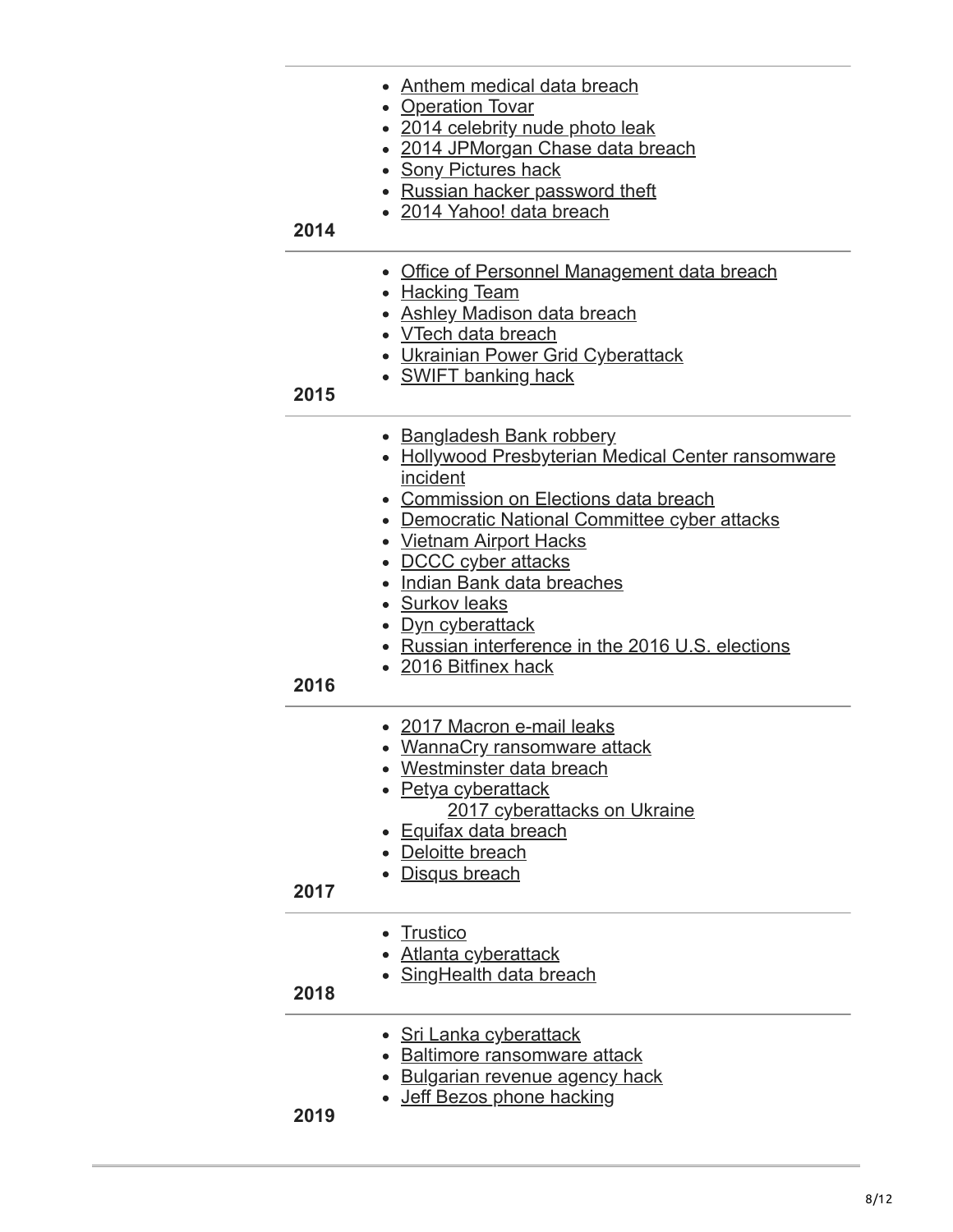|                   | • Anonymous                             |
|-------------------|-----------------------------------------|
|                   | associated events                       |
|                   | <u>CyberBerkut</u>                      |
|                   | • GNAA                                  |
|                   | • Goatse Security                       |
|                   | • Lizard Squad                          |
|                   | • LulzRaft                              |
|                   | • LulzSec                               |
|                   | • New World Hackers                     |
|                   | • NullCrew                              |
|                   | • OurMine                               |
|                   | • PayPal 14                             |
|                   | • RedHack                               |
|                   | • TeaMp0isoN                            |
|                   | $\bullet$ TDO                           |
|                   | · UGNazi                                |
|                   | • Ukrainian Cyber Alliance              |
| <b>Hacktivism</b> |                                         |
|                   |                                         |
|                   | • <u>Bureau 121</u>                     |
|                   | • Charming Kitten                       |
|                   | • Cozy Bear                             |
|                   | • Dark Basin                            |
|                   | • Elfin Team                            |
|                   | • Equation Group                        |
|                   | • Fancy Bear                            |
|                   | · Guccifer 2.0                          |
|                   | • Hacking Team                          |
|                   | • Helix Kitten                          |
|                   | • Iranian Cyber Army                    |
|                   | • Lazarus Group (BlueNorOff) (AndAriel) |
|                   | • NSO Group                             |
|                   | • PLA Unit 61398                        |
|                   | • PLA Unit 61486                        |
|                   | • PLATINUM                              |
|                   | • Pranknet                              |
|                   | • Red Apollo                            |
|                   | • Rocket Kitten                         |
|                   | • Syrian Electronic Army                |

- [Tailored Access Operations](https://en.wikipedia.org/wiki/Tailored_Access_Operations)
- The Shadow Brokers
- [Yemen Cyber Army](https://en.wikipedia.org/wiki/Yemen_Cyber_Army)

**Advanced [persistent threats](https://en.wikipedia.org/wiki/Advanced_persistent_threat)**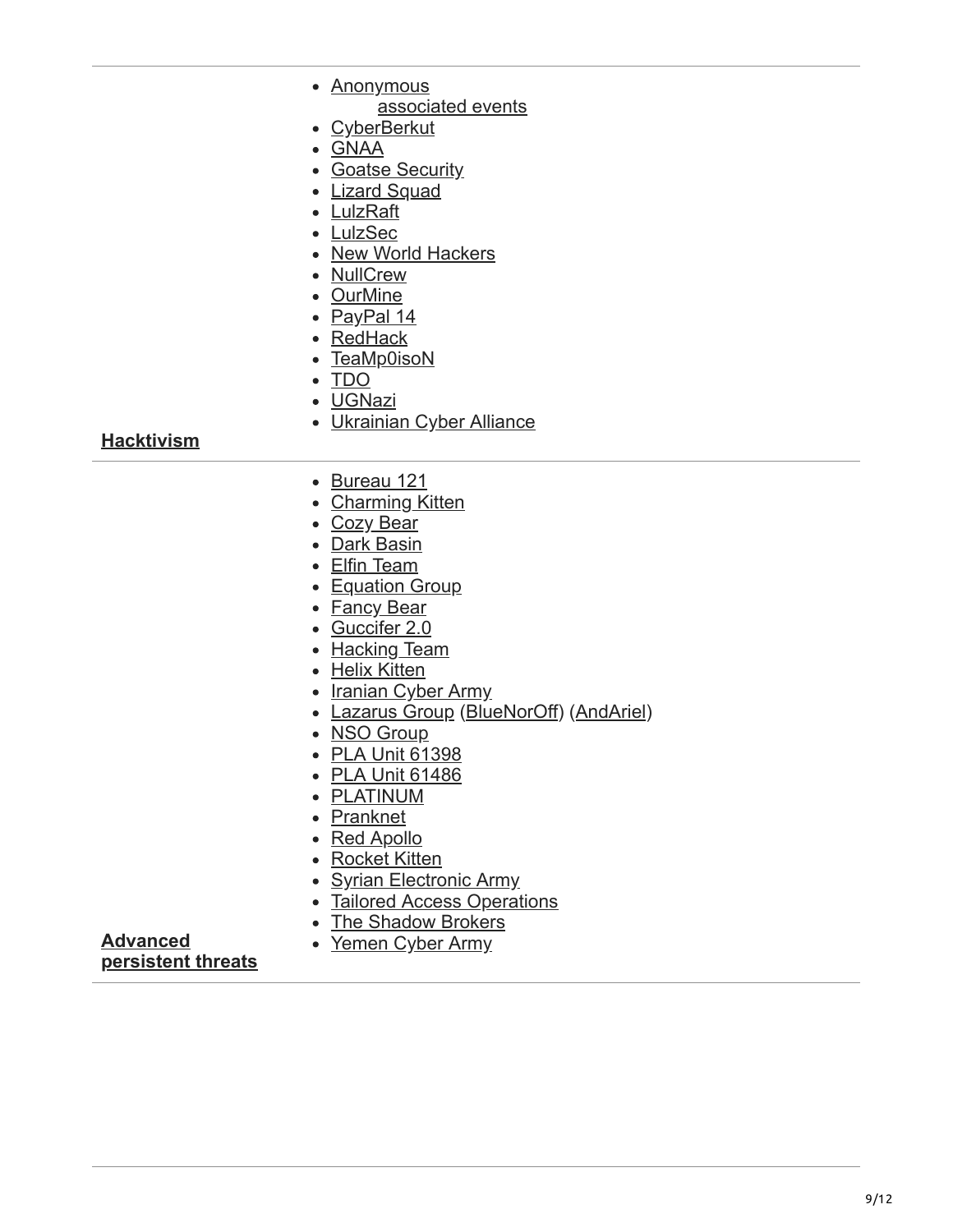- [George Hotz](https://en.wikipedia.org/wiki/George_Hotz)
- [Guccifer](https://en.wikipedia.org/wiki/Guccifer)
- [Jeremy Hammond](https://en.wikipedia.org/wiki/Jeremy_Hammond)
- [Junaid Hussain](https://en.wikipedia.org/wiki/Junaid_Hussain)
- [Kristoffer von Hassel](https://en.wikipedia.org/wiki/Kristoffer_von_Hassel)
- [Mustafa Al-Bassam](https://en.wikipedia.org/wiki/Mustafa_Al-Bassam)
- [MLT](https://en.wikipedia.org/wiki/MLT_(hacktivist))
- [Ryan Ackroyd](https://en.wikipedia.org/wiki/Ryan_Ackroyd)
- [Sabu](https://en.wikipedia.org/wiki/Hector_Monsegur)
- [Topiary](https://en.wikipedia.org/wiki/Topiary_(hacktivist))
- $\bullet$  [Track2](https://en.wikipedia.org/wiki/Roman_Seleznev)
- [The Jester](https://en.wikipedia.org/wiki/The_Jester_(hacktivist))

**[Individuals](https://en.wikipedia.org/wiki/Hacker)**

- [Evercookie](https://en.wikipedia.org/wiki/Evercookie) (2010)
- $\bullet$  [iSeeYou](https://en.wikipedia.org/wiki/ISeeYou) (2013)
- [Heartbleed](https://en.wikipedia.org/wiki/Heartbleed) (2014)
- [Shellshock](https://en.wikipedia.org/wiki/Shellshock_(software_bug)) (2014)
- **[POODLE](https://en.wikipedia.org/wiki/POODLE)** (2014)
- $\cdot$  [Rootpipe](https://en.wikipedia.org/wiki/Rootpipe) (2014)
- [Row hammer](https://en.wikipedia.org/wiki/Row_hammer)  $(2014)$
- [JASBUG](https://en.wikipedia.org/wiki/JASBUG) (2015)
- [Stagefright](https://en.wikipedia.org/wiki/Stagefright_(bug)) (2015)
- [DROWN](https://en.wikipedia.org/wiki/DROWN_attack) (2016)
- [Badlock](https://en.wikipedia.org/wiki/Badlock) (2016)
- [Dirty COW](https://en.wikipedia.org/wiki/Dirty_COW) (2016)
- [Cloudbleed](https://en.wikipedia.org/wiki/Cloudbleed) (2017)
- [Broadcom Wi-Fi](https://en.wikipedia.org/wiki/Broadcom_Corporation#soc-wifi-vulns) (2017)
- [EternalBlue](https://en.wikipedia.org/wiki/EternalBlue) (2017)
- [DoublePulsar](https://en.wikipedia.org/wiki/DoublePulsar) (2017)
- [Silent Bob is Silent](https://en.wikipedia.org/wiki/Intel_Active_Management_Technology#Silent_Bob_is_Silent) (2017)
- [KRACK](https://en.wikipedia.org/wiki/KRACK) (2017)
- [ROCA vulnerability](https://en.wikipedia.org/wiki/ROCA_vulnerability) (2017)
- [BlueBorne](https://en.wikipedia.org/wiki/BlueBorne_(security_vulnerability)) (2017)
- [Meltdown](https://en.wikipedia.org/wiki/Meltdown_(security_vulnerability)) (2018)
- [Spectre](https://en.wikipedia.org/wiki/Spectre_(security_vulnerability)) (2018)
- [EFAIL](https://en.wikipedia.org/wiki/EFAIL) (2018)
- [Exactis](https://en.wikipedia.org/wiki/Exactis) (2018)
- [Speculative Store Bypass](https://en.wikipedia.org/wiki/Speculative_Store_Bypass) (2018)
- [Lazy FP State Restore](https://en.wikipedia.org/wiki/Lazy_FP_State_Restore) (2018)
- [TLBleed](https://en.wikipedia.org/wiki/TLBleed) (2018)
- [SigSpoof](https://en.wikipedia.org/wiki/SigSpoof) (2018)
- [Foreshadow](https://en.wikipedia.org/wiki/Foreshadow) (2018)
- [Microarchitectural Data Sampling](https://en.wikipedia.org/wiki/Microarchitectural_Data_Sampling) (2019)
- [BlueKeep](https://en.wikipedia.org/wiki/BlueKeep) (2019) • [Kr00k](https://en.wikipedia.org/wiki/Kr00k) (2019)

**[vulnerabilities](https://en.wikipedia.org/wiki/Vulnerability_(computing)) publicly [disclosed](https://en.wikipedia.org/wiki/Full_disclosure_(computer_security))**

**[Malware](https://en.wikipedia.org/wiki/Malware)**

**Major**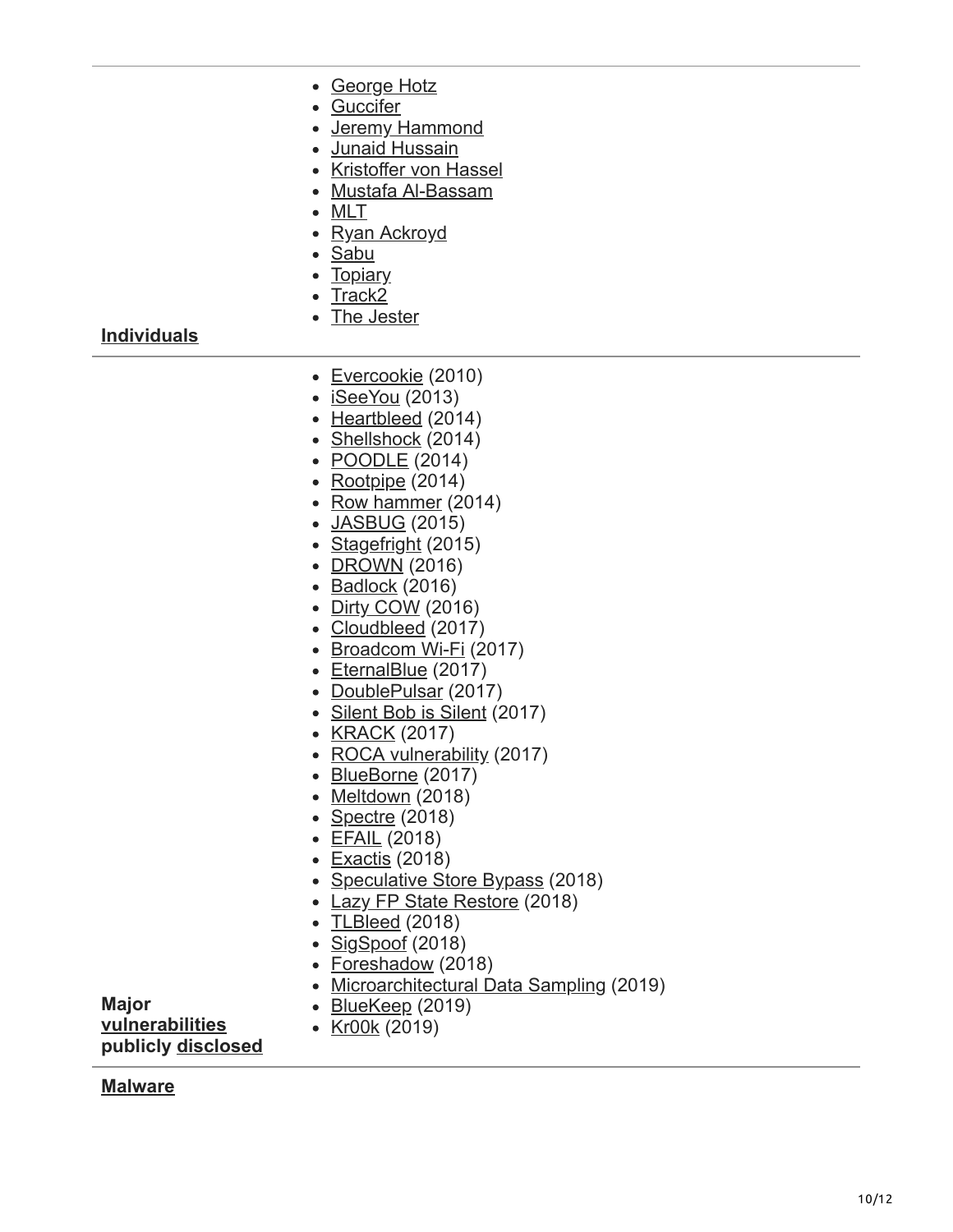| 2010 | ∙ <u>Bad Rabbit</u><br>∙ <u>SpyEye</u><br>• Stuxnet                                                                                 |
|------|-------------------------------------------------------------------------------------------------------------------------------------|
| 2011 | • Alureon<br>∙ <u>Duqu</u><br>· Kelihos<br>• Metulji botnet<br>• Stars                                                              |
| 2012 | • <u>Carna</u><br>• <u>Dexter</u><br>• <u>FBI</u><br>• Flame<br>• Mahdi<br>• Red October<br>• Shamoon                               |
| 2013 | • CryptoLocker<br>• DarkSeoul                                                                                                       |
| 2014 | • Brambul<br>• Carbanak<br>· Careto<br>• DarkHotel<br><u>• Duqu 2.0</u><br>• FinFisher<br>• Gameover ZeuS<br>Regin                  |
| 2015 | • Dridex<br>· Hidden Tear<br>· Rombertik<br>• TeslaCrypt                                                                            |
| 2016 | ∙ <u>Hitler</u><br><u>• Jigsaw</u><br>• <u>KeRanger</u><br>• MEMZ<br>• Mirai<br>• Pegasus<br>• <u>Petya</u> (NotPetya)<br>• X-Agent |